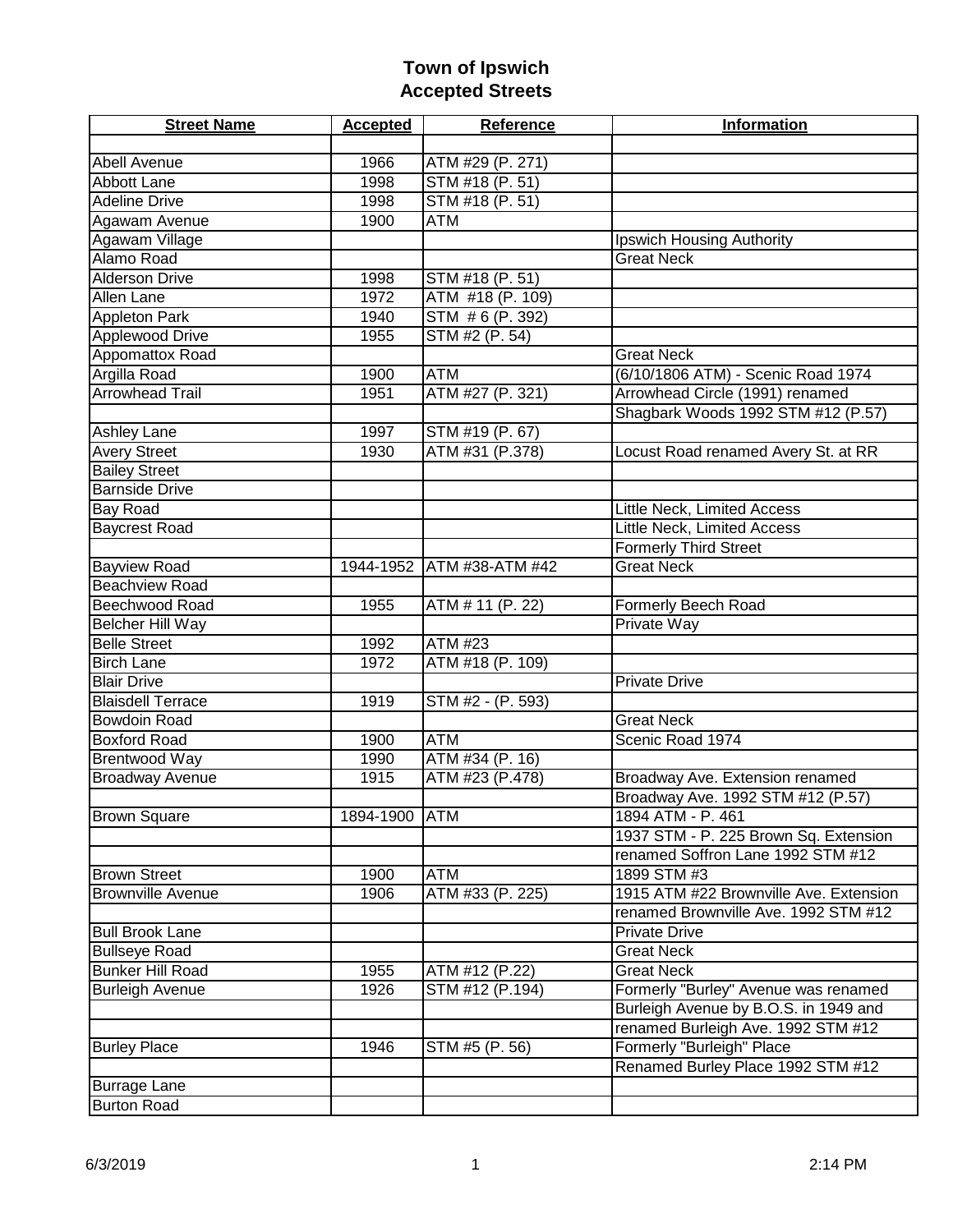| <b>Bush Hill Road</b>   | 1966          | ATM #28 (P. 271)          | Accepted to Lot #58                       |
|-------------------------|---------------|---------------------------|-------------------------------------------|
| <b>Cameron Avenue</b>   |               |                           |                                           |
| <b>Candlewood Road</b>  | 1900          | <b>ATM</b>                | Scenic Road 1974                          |
| Cape Ann Circle         |               |                           | Private Way-Ipswich Country Club          |
| <b>Capeview Road</b>    | 1996          | ATM #16 (P. 14)           | <b>Great Neck</b>                         |
| Caroline Avenue         | 1975          | <b>ATM #19</b>            | (Whittier Manor - Ips. Housing Authority) |
| Cayer Way               |               |                           | <b>Private Way</b>                        |
| <b>Cedarview Road</b>   | 1958          | ATM #15 (P.203)           | 1959 P. 257 - Cedarview Terrace           |
|                         |               |                           | Cedarview Terrace eliminated 1992 STM     |
| <b>Central Street</b>   | 1900          | <b>ATM</b>                |                                           |
| <b>Charlotte Road</b>   | 1957          | STM #7 (P. 145)           |                                           |
| Chattanooga Road        |               |                           | <b>Great Neck</b>                         |
| Chebacco Road           | 1900          | <b>ATM</b>                | Scenic Road 1974                          |
| <b>Cherry Street</b>    | 1930          | STM #8 (P. 391)           |                                           |
| <b>Chestnut Street</b>  | 2001          | STM#20                    |                                           |
| <b>Chickadee Road</b>   |               |                           | <b>Great Neck</b>                         |
| Choate Lane             |               |                           | Private Way-Ipswich Country Club          |
| <b>Circle Drive</b>     | 1992          | <b>ATM #23</b>            |                                           |
| <b>Clamshell Road</b>   | 1998          | <b>B.O.S.</b>             | (Selectmen's Minutes 2/2/1998)            |
| Clark Road              | 1968          | STM #26 (P. 363)          | <b>Great Neck</b>                         |
| <b>Cleveland Avenue</b> | 1936          | STM #6 (P. 170)           |                                           |
| <b>Cliff Road</b>       |               |                           | Little Neck, Limited Access               |
| <b>Cobblers Lane</b>    | 1983          | ATM #33 (P. 686)          |                                           |
| <b>Cogswell Street</b>  | 1873-1900 ATM |                           | (1873 ATM - P.29)                         |
| Cogswell Street Ext.    | 6/29/1905     | STM 10/15/2007            | Gift of easement for use of street        |
| <b>Colby Road</b>       |               |                           | <b>Great Neck</b>                         |
| <b>Colonial Drive</b>   |               | 1990-1996 ATM # 33 - 1990 | SE Boundary of Lot 1-2 to terminus        |
|                         |               |                           | of cul-de-sac in 1990                     |
|                         |               | ATM #17 - 1996            | Front portion between Topsfield Rd.       |
|                         |               |                           |                                           |
|                         |               |                           | & side yards of Bayside Garden complex    |
| <b>Congress Street</b>  | 1957          | STM #6 (P. 144)           |                                           |
| <b>Cottage Street</b>   | 1932          | STM #3 (P. 507)           |                                           |
| Country Club Way        |               |                           | Private Way-Ipswich Country Club          |
|                         |               |                           | Country Club Circle & Court Drive         |
|                         |               |                           | renamed Country Club Way in 1993          |
| <b>County Road</b>      | 1900          | <b>ATM</b>                | Poplar Street to Hamilton Line            |
| <b>County Street</b>    | 1900          | <b>ATM</b>                | Includes Willcombs Sq. to Poplar St       |
| Court Lane              |               |                           | Private Way-Ipswich Country Club          |
| Courtland Way           | 1990          | ATM # 34 (P. 16)          |                                           |
| Cove Road               |               |                           | Little Neck, Limited Access               |
|                         |               |                           | <b>Formerly Second Street</b>             |
| Crestwood Road          |               |                           |                                           |
| <b>Currier Park</b>     | 1938          | STM #9 (P. 239)           |                                           |
| Damon Avenue            | 1940          | ATM #34 (P. 357)          |                                           |
| Dartmouth Road          |               |                           | <b>Great Neck</b>                         |
| Depot Square            |               |                           |                                           |
| Dix Road                | 1984          | ATM #34 (P. 671)          |                                           |
| <b>Dornell Road</b>     | 1965          | STM #29 (P. 227)          |                                           |
| Drumlin Road            | 1990          | ATM # 35 (P. 16)          |                                           |
| Dudley Way              | 1981          | ATM #42 (P. 594)          |                                           |
| Dunkirk Road            |               |                           | <b>Great Neck</b>                         |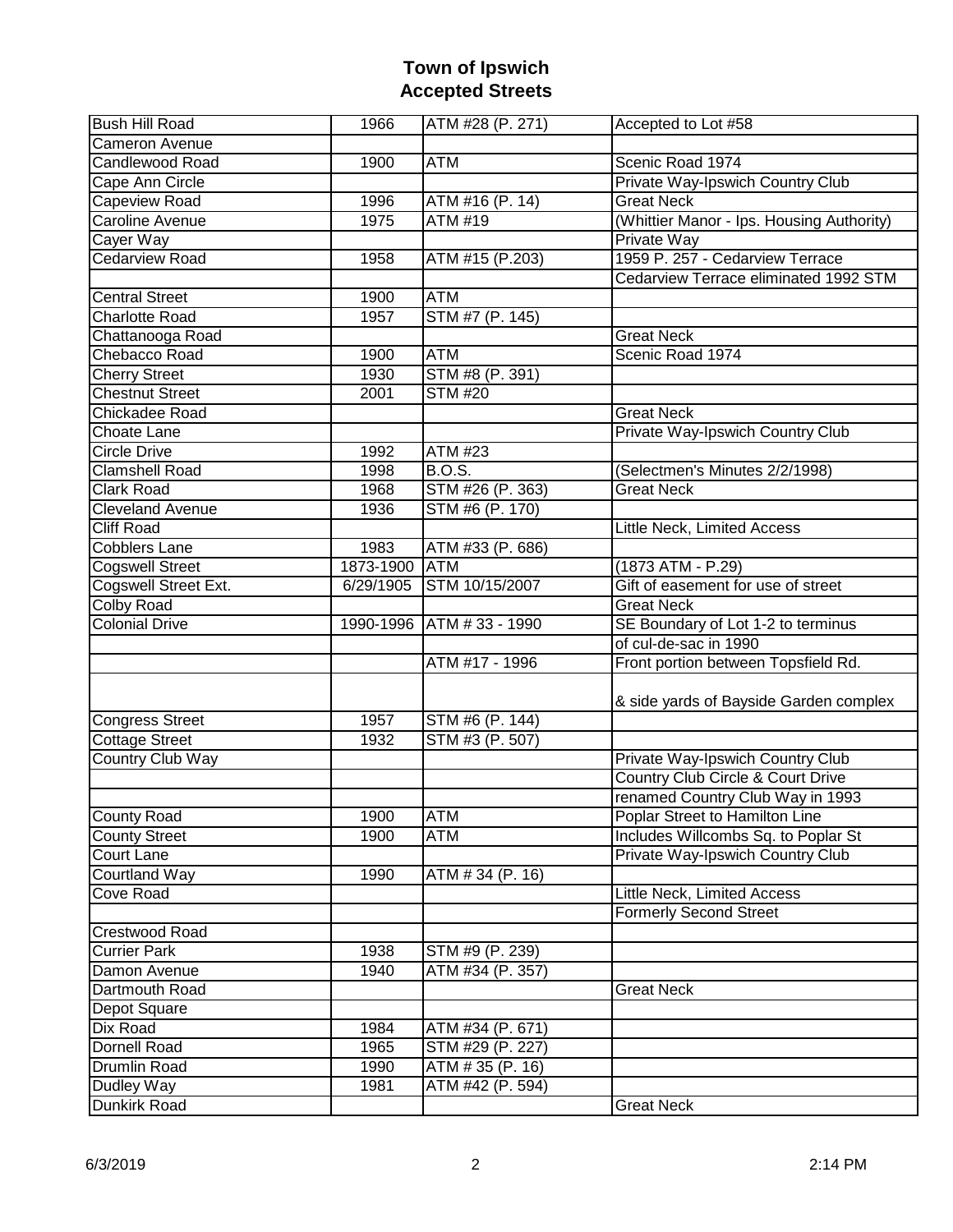| Eagle Court                    |               |                              | Private Way-Ipswich Country Club       |
|--------------------------------|---------------|------------------------------|----------------------------------------|
|                                |               |                              | Formerly Hawk Hill Court               |
| Eagle Hill Road                |               | 1904-1947   ATM #22 (P. 102) | Eagle Hill Extension accepted in 1947  |
|                                |               |                              | and renamed Eagle Hill Road            |
| <b>East Street</b>             | 1900          | <b>ATM</b>                   | Lower East St. accepted 1951 ATM #28   |
| <b>Edge Street</b>             | 1972          | STM #18 (P. 109)             |                                        |
| <b>Egret Court</b>             |               |                              | <b>Great Neck</b>                      |
| <b>Elm Street</b>              | 1900          | <b>ATM</b>                   |                                        |
| <b>Emery Lane</b>              | 2000          | <b>STM #22</b>               |                                        |
| <b>Essex Road</b>              | 1900          | <b>ATM</b>                   |                                        |
| <b>Estes Street</b>            | 1900          | <b>ATM</b>                   |                                        |
| <b>Fairview Avenue</b>         | 1915          | ATM #21 (P. 476)             |                                        |
| <b>Farley Avenue</b>           | 1926          | ATM #16 (P. 177)             |                                        |
|                                |               |                              | Farley Ave Ext. accepted & renamed as  |
| Farley Avenue Ext.             | 1992          | STM #21 (P. 66)              | part of Farley Ave                     |
| <b>Farragut Road</b>           |               |                              |                                        |
| <b>Fellows Road</b>            | 1825-1900     | <b>ATM</b>                   | Scenic Road 1974                       |
| <b>Fifth Street</b>            | 1929          | STM #2 (P. 356)              |                                        |
| <b>Fille Street</b>            | 1993          | STM # 8 (P. 34)              |                                        |
| <b>First Street</b>            | 1929          | STM #2 (P. 356)              |                                        |
| Fordham Road                   |               |                              | <b>Great Neck</b>                      |
| <b>Fourth Street</b>           | 1929          | STM #2 (P. 356)              |                                        |
| <b>Fowlers Lane</b>            |               |                              |                                        |
| Fox Creek Road                 | 1900          | <b>ATM</b>                   |                                        |
| Fox Run Road                   | 1993          | STM #7 (P. 34)               |                                        |
| Gala Way                       |               |                              | Little Neck, Limited Access            |
|                                |               |                              | <b>Formerly First Street</b>           |
| Goldfinch Way                  | 1962          | ATM #43 (P. 54))             | <b>Great Neck</b>                      |
| <b>Goodhue Street</b>          |               |                              | Scenic Road 1974 - At Hamilton Line    |
| <b>Granite Court</b>           |               |                              |                                        |
| <b>Grant Court</b>             | 1929          | STM #4 (P. 62)               |                                        |
| Grasshopper Lane               |               |                              |                                        |
| <b>Gravelly Brook Road</b>     | 1854          |                              | Scenic Road 1989                       |
|                                |               |                              | Disc. Ipswich portion 2001 STM #22     |
| <b>Green Street</b>            | 1900          | <b>ATM</b>                   |                                        |
| <b>Greens Point Road</b>       | 1900          | <b>ATM</b>                   | (1805 ATM)                             |
| <b>Hammatt Street</b>          | 1900          | ATM                          | 1906 STM #5                            |
| <b>Harborview Road</b>         |               |                              |                                        |
| <b>Hawk Hill Lane</b>          |               |                              | Private Way - Ipswich Country Club     |
|                                |               |                              | Hawk Hill Court renamed Eagle Court    |
| <b>Hayward Street</b>          | 1943          | ATM #23 (P. 489)             |                                        |
| <b>Heard Drive</b>             | 1981          | ATM #42 (P. 594)             |                                        |
| <b>Heartbreak Hill</b>         |               |                              | <b>Private Drive</b>                   |
| <b>Heartbreak Road</b>         | 1814-1900 ATM |                              | Scenic Road 1974                       |
| <b>Heatherside Lane</b>        | 1959          | ATM #31 (P. 257)             |                                        |
| <b>Hemlock Drive</b>           |               |                              | Private Drive                          |
| <b>Herrick Drive</b>           | 1977          | ATM #26 (P. 355)             |                                        |
| <b>Herring Way</b>             | 1963          | ATM #29 (P. 111)             | <b>Great Neck</b>                      |
| <b>Hickory Lane</b>            | 2002          | STM #17 (P. 51)              | Layout 2003 STM #22 - off Turnpike Rd. |
| <b>High Street</b>             | 1900          | ATM                          | (Re-location 1946 STM #1)              |
| <b>Highland Avenue</b>         | 1891-1900     | <b>ATM</b>                   | (1891 ATM P.370)                       |
| <b>Highland Cemetery Drive</b> |               | 1997 STM #22                 | Certain way off Town Farm Road to      |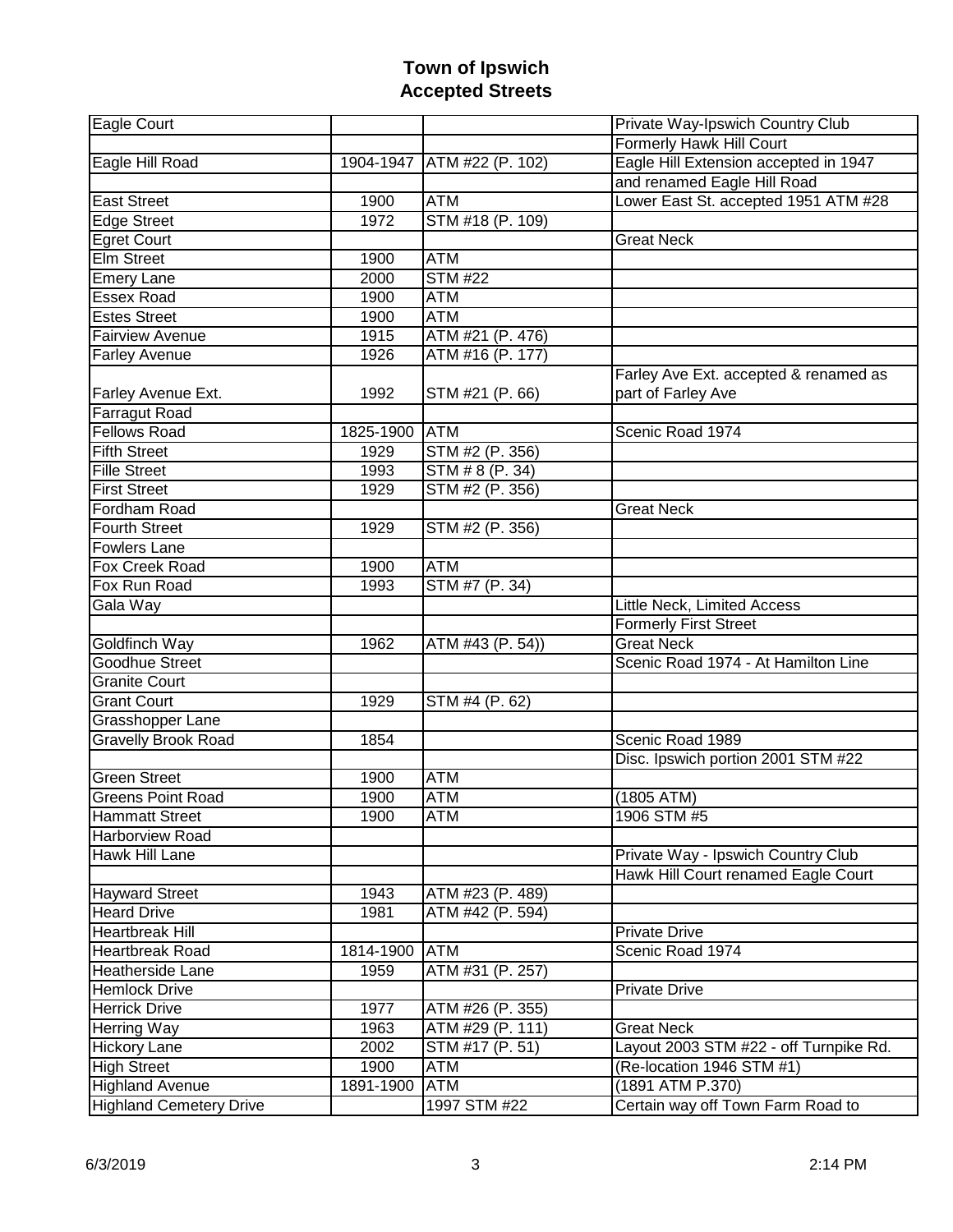|                         |           |                               | Highland Cemetery under care, custody   |
|-------------------------|-----------|-------------------------------|-----------------------------------------|
|                         |           |                               | & control of the Board of Cemetery &    |
|                         |           |                               | Park Commissioners (1997 STM vote)      |
| Highwood Lane           |           |                               | Private Way - Ipswich Country Club      |
|                         |           |                               |                                         |
|                         |           |                               | Highwood Circle renamed Wimbledon Ct.   |
| <b>Hillside Road</b>    | 1996      | $\overline{ATM \#16}$ (P. 14) | <b>Great Neck</b>                       |
| <b>Hilltop Road</b>     |           |                               | Little Neck, Limited Access             |
| <b>Hodgkins Drive</b>   | 1981      | ATM #42 (P. 594)              |                                         |
| <b>Hood Farm Road</b>   | 1996      | <b>STM #15</b>                |                                         |
| <b>Hovey Street</b>     | 1900      | <b>ATM</b>                    |                                         |
| <b>Howard Street</b>    |           |                               | <b>Private Drive</b>                    |
| <b>Howe Street</b>      | 1972      | ATM #18 (P. 109)              |                                         |
| Intervale Way           | 1990      | ATM #34 (P. 16)               |                                         |
| Ipswich Woods Drive     |           |                               | <b>Private Drive</b>                    |
| <b>Island Park Road</b> | 1952      | ATM #41 (P. 374)              |                                         |
| <b>Island Road</b>      |           |                               | Plum Island                             |
| James Road              |           | 1972-1984 ATM #18 (P. 109)    |                                         |
| Jane Peterson Way       |           |                               | Discontinued 1999 STM - off Argilla Rd. |
| Jay Road                |           |                               | <b>Great Neck</b>                       |
| Jeffreys Neck Road      | 1941-1951 | ATM #27 (1941)                | 1951 ATM #28 & #32 - To accept          |
|                         |           |                               | Lower East St. & Jeffreys Neck Rd.      |
| Jewett Hill Drive       |           |                               | <b>Private Drive</b>                    |
| Jones Court             |           |                               | Private Way - Ipswich Country Club      |
|                         |           |                               | <b>Formerly Country Club Court</b>      |
| Juniper Street          | 1963      | ATM #30 (P. 111)              |                                         |
| Jurdin Hill Road        |           |                               |                                         |
| Jutland Way             |           |                               | <b>Great Neck</b>                       |
| <b>Kennedy Drive</b>    | 1981      | ATM #42 (P. 594)              |                                         |
| <b>Kimball Avenue</b>   | 1910-1911 | STM 1910 (P. 320)             | 1911 (P. 355)                           |
| <b>Kimball Street</b>   | 1929      | STM #2 (P. 356)               |                                         |
| <b>Kingfisher Road</b>  |           |                               | <b>Great Neck</b>                       |
| Kings Way               |           |                               | <b>Little Neck, Limited Access</b>      |
|                         |           |                               | <b>Formerly Fourth Street</b>           |
| <b>Kinsman Court</b>    | 1946      | STM #6 (P. 56)                |                                         |
| Labor in Vain Road      | 1900      | ATM                           | Scenic Road 1974 - Private Way from     |
|                         |           |                               | Labor in Vain Bridge to Fox Creek Road  |
|                         |           |                               | 1930 STM #10 - Re-locate part of road   |
| Lafayette Road          | 1898-1900 | <b>ATM</b>                    | Re-location 1930 STM #10                |
| Lakemans Lane           | 1900      | ATM                           | Scenic Road 1991                        |
| Lanes End               |           |                               | Private Way                             |
| Leslie Road             | 1900      | <b>ATM</b>                    | Formerly Tobacco Pipe Hill Road         |
|                         |           |                               | 1937 ATM #23                            |
| <b>Liberty Street</b>   | 1900      | ATM                           | <b>Formerly Gravel Street</b>           |
| Lilac Meadows Way       |           |                               |                                         |
| <b>Lillian Drive</b>    | 1999      | STM #13 (P. 56)               | (Certificate of Vote 3/18/1980)         |
| <b>Linden Street</b>    | 1900      | <b>ATM</b>                    |                                         |
| Linebrook Road          | 1900      | ATM                           | Scenic Road 1976 from Leslie Road to    |
|                         |           |                               | Topsfield line - Scenic Road 1988 from  |
|                         |           |                               | <b>School Street to Howe Street</b>     |
| <b>Little Neck Road</b> | 1983      |                               | <b>Great Neck</b>                       |
| <b>Locust Road</b>      | 1900      | ATM                           |                                         |
|                         |           |                               |                                         |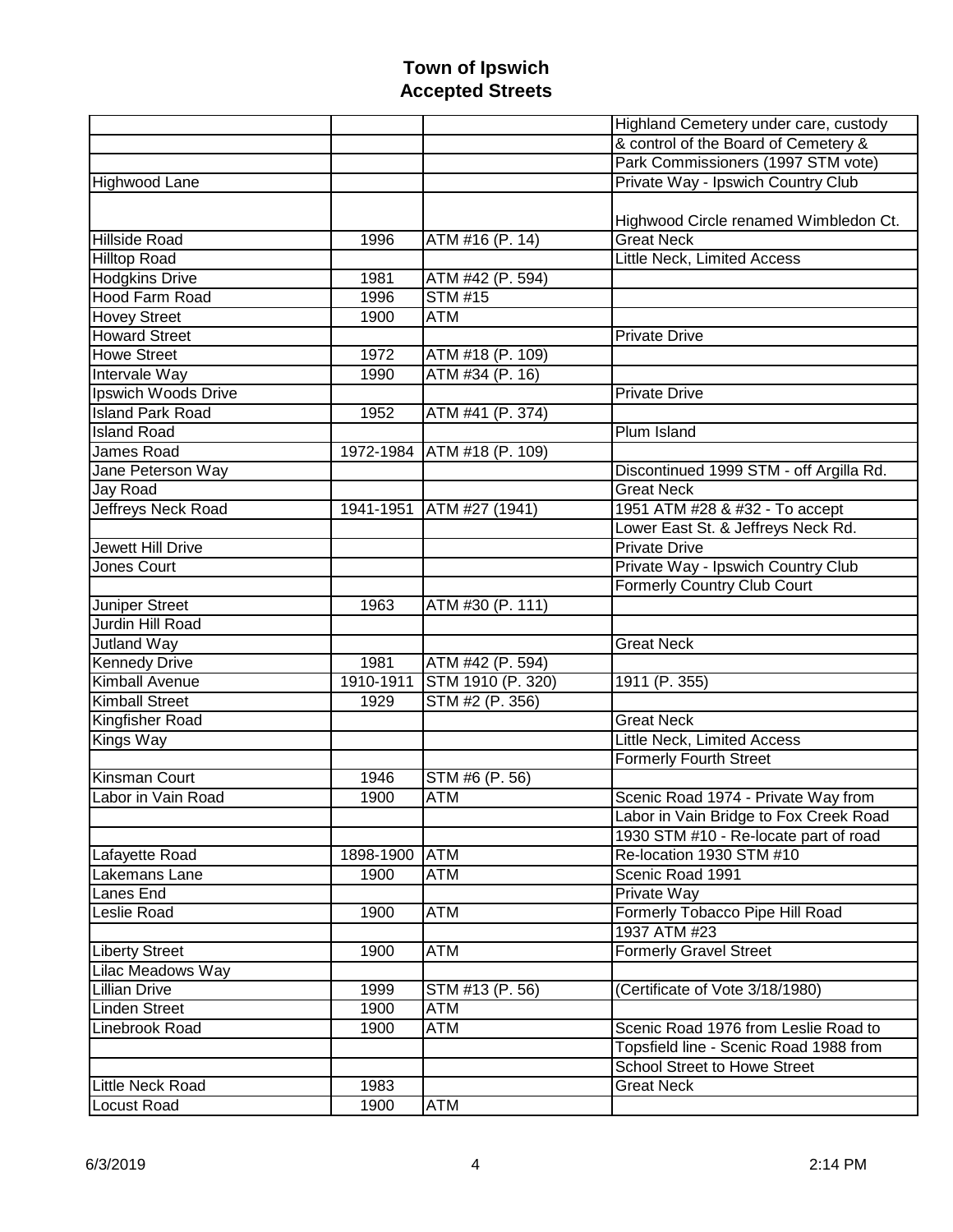| Loneys Lane                       | 1900 | <b>ATM</b>       |                                         |
|-----------------------------------|------|------------------|-----------------------------------------|
| Longridge Lane                    |      |                  | Private Way - Ipswich Country Club      |
| Longmeadow Drive                  | 1990 | ATM #34 (P. 16)  |                                         |
| Longspur Road                     | 1997 | STM #18 (P. 67)  | <b>Great Neck</b>                       |
| <b>Lord Square</b>                | 1900 | <b>ATM</b>       | Re-location 1946 STM #1                 |
| Lowes Lane                        | 1900 | <b>ATM</b>       |                                         |
| <b>Manning Street</b>             | 1900 | <b>ATM</b>       | (1873 ATM - P. 30 recinded 4/14/1873)   |
| Maple Avenue                      | 1900 | <b>ATM</b>       | 1889 P. 315                             |
| <b>Maria Drive</b>                | 2000 | <b>STM #22</b>   |                                         |
| <b>Market Square</b>              | 1900 | <b>ATM</b>       |                                         |
| <b>Market Street</b>              | 1900 | <b>ATM</b>       | Re-location 1946 STM #2 (P.67)          |
| Market Street (between Union &    |      |                  |                                         |
| Central)                          | 2006 | ATM 4/3/06       | Confirmation of layout                  |
| <b>Marshview Road</b>             |      |                  |                                         |
| <b>Masconomet Road</b>            | 1948 | STM #1 (P. 165)  |                                         |
| <b>Mayfair Court</b>              |      |                  | <b>Private Drive</b>                    |
| Meadowview Lane                   | 1993 | ATM #26 (P. 13)  | <b>Formerly Three Sisters Circle</b>    |
| Meetinghouse Green                | 1900 | <b>ATM</b>       | Scenic Road 1974                        |
| <b>Meetinghouse Green</b>         | 2006 | ATM (4/3/06)     | Confirmation of layout                  |
| Merganser Road                    | 1962 | ATM #44 (P. 54)  | <b>Great Neck</b>                       |
| <b>Middle Road</b>                |      |                  | Little Neck, Limited Access             |
| <b>Mile Lane</b>                  | 1900 | <b>ATM</b>       |                                         |
| Mill Road                         | 1900 | <b>ATM</b>       | Scenic Road 1988 - (Note 1/1/1918)      |
| <b>Mineral Street</b>             | 1900 | <b>ATM</b>       |                                         |
| <b>Mitchell Road</b>              | 1900 | <b>ATM</b>       |                                         |
| Mt. Pleasant Street               | 1900 | <b>ATM</b>       | <b>Formerly Pleasant Street</b>         |
| <b>Mulholland Drive</b>           | 1982 | ATM #48 (P. 643) | <b>Great Neck</b>                       |
| Nabbys Point Road                 | 1937 | STM #3 (P. 225)  |                                         |
| Nags Head Road                    |      |                  | Formerly the section of Bradstreet Lane |
|                                   |      |                  | located in Ipswich at Rowley line       |
| Newbury Road                      | 1900 | <b>ATM</b>       | Scenic Road 1974                        |
| Newmarch Street                   | 1900 | <b>ATM</b>       |                                         |
| <b>New Mill Place</b>             |      |                  |                                         |
| <b>North Main Street</b>          | 1900 | <b>ATM</b>       |                                         |
| North Main St (Central to Meeting |      |                  |                                         |
| Hse Grn)                          | 2006 | ATM (4/3/06)     | Confirmation of layout                  |
| North Perley Avenue               | 1926 | STM #10 (P. 193) | aka Perley Avenue North                 |
| North Ridge Road                  | 1944 | ATM (P.519)      | <b>Great Neck</b>                       |
| Northgate Road                    | 1900 | <b>ATM</b>       |                                         |
| Nuthatch Road                     |      |                  | <b>Great Neck</b>                       |
| Oakhurst Avenue                   | 1960 | ATM #37 (P. 298) | Accepted to Lot #19                     |
| Oakwood Knoll Road                | 1995 | STM #7 (P. 30)   |                                         |
| Ocean Drive                       |      |                  |                                         |
| Olde Ipswich Way                  |      |                  |                                         |
| Old England Road                  | 1900 | <b>ATM</b>       | 1983 Accepted up to Parcel #5           |
|                                   |      |                  | Scenic Road 1974                        |
| Old Essex Road                    |      |                  | Off Northgate & Essex Roads             |
|                                   |      |                  | Essex Road was straightened in 1974     |
| Old Right Road                    | 1900 | <b>ATM</b>       | Scenic Road 1989 from Route 1 to        |
|                                   |      |                  | <b>Topsfield Line</b>                   |
| Palamino Way                      | 1993 | ATM #26 (P. 13)  |                                         |
| Paradise Road                     | 1900 | <b>ATM</b>       |                                         |
|                                   |      |                  |                                         |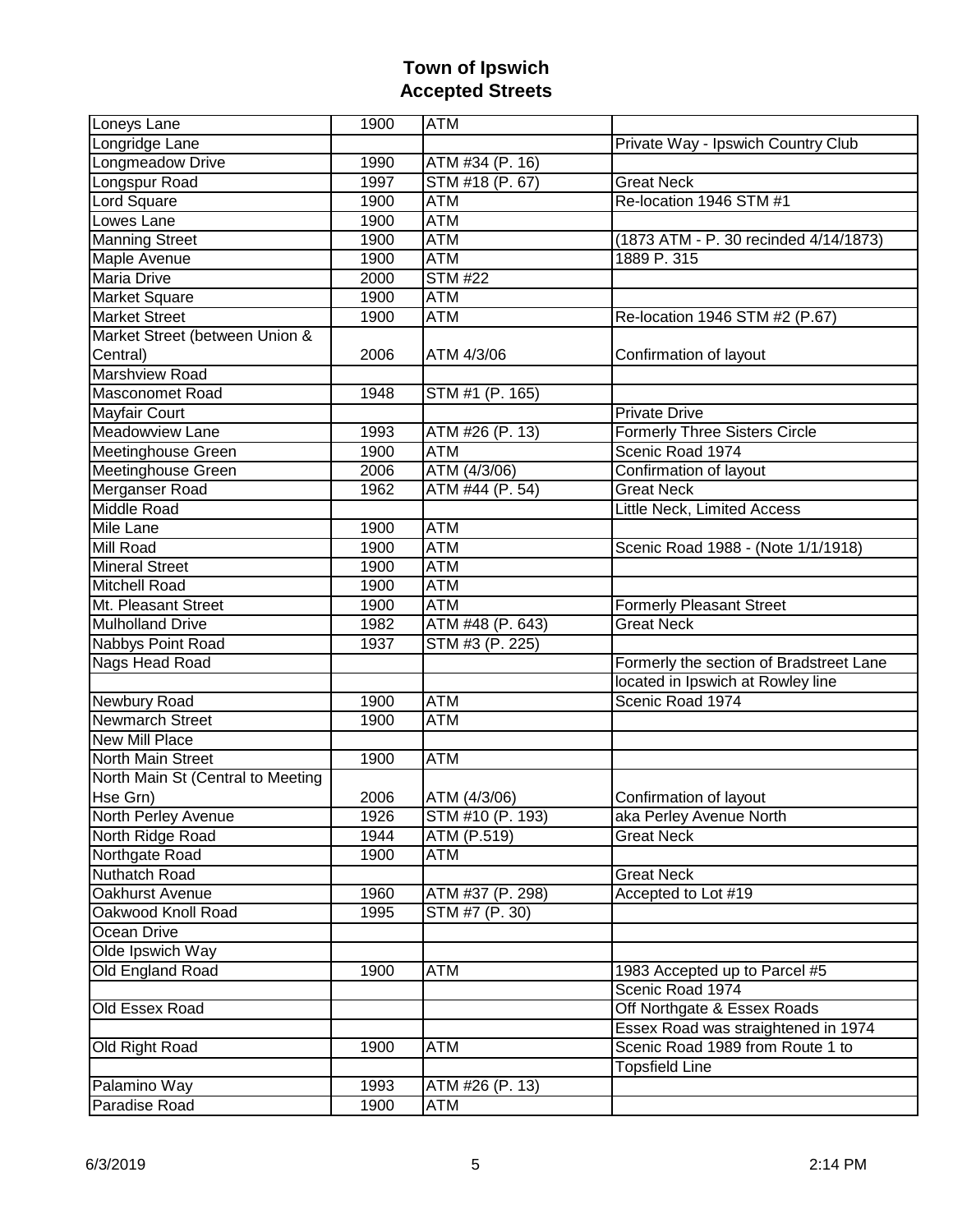| <b>Partridgeberry Place</b> | 2007 | STM 10/15/07                  | Gift of easement for use of street    |
|-----------------------------|------|-------------------------------|---------------------------------------|
| Pasture Way                 | 1982 |                               | Great Neck - Unfinished way           |
| Payne Street                | 1900 | <b>ATM</b>                    |                                       |
| Peabody Street              | 1936 | $\overline{ATM $ #34 (P. 142) | Peabody Street Extension 1943 (P.489) |
|                             |      |                               | Extension eliminated in 1992          |
| <b>Peatfield Street</b>     | 1900 | ATM                           | (1889 P. 315)                         |
| Periwinkle Lane             |      |                               |                                       |
| Perkins Lane                |      |                               |                                       |
| Perley Avenue               |      | 1925-1926 STM #10 1926        | ATM 1925 - P. 166                     |
| Pillowlace Lane             | 1983 | ATM #33 (P. 686)              |                                       |
| <b>Pine Street</b>          |      |                               |                                       |
| Pineswamp Road              | 1900 | <b>ATM</b>                    | 1983 ATM #41- accepted to southern-   |
|                             |      |                               | most land of Adams & discontinued     |
|                             |      |                               | portion from Adams to Linebrook Rd.   |
|                             |      |                               | Scenic Road 1974                      |
| <b>Pintail Road</b>         |      |                               | <b>Great Neck</b>                     |
| Pitcairn Way                | 2007 | ATM 10/15/07                  | Gift of easement for use of street    |
| Plains Road                 | 1900 | <b>ATM</b>                    |                                       |
| <b>Pleasant Street</b>      | 1900 | <b>ATM</b>                    | <b>Formerly Dewey Street</b>          |
| Plover Hill Road            | 1951 | ATM #29 (P. 322)              | <b>Great Neck</b>                     |
| Plum Sound Road             |      |                               | Little Neck, Limited Access           |
|                             |      |                               | <b>Formerly Fifth Street</b>          |
| Pond Edge Lane              | 1992 | STM #21 (P. 66)               |                                       |
| Poplar Street               | 1900 | <b>ATM</b>                    |                                       |
| Post Road Lane              |      |                               | <b>Private Drive</b>                  |
| Prescott Road               | 1900 | <b>ATM</b>                    | (10/26/1898)                          |
| <b>Prospect Street</b>      |      |                               | 1894 ATM - Rowley/Ipswich Line        |
| Putnam Road                 | 1900 | <b>ATM</b>                    | (10/26/1898)                          |
| Quay Road                   |      |                               | <b>Great Neck</b>                     |
| Quimby Avenue               |      |                               | <b>Private Drive</b>                  |
| <b>Randall Road</b>         | 1957 | ATM #8 (P. 145)               |                                       |
| <b>Ready Marsh Way</b>      |      |                               | <b>Private Way</b>                    |
| <b>Redwood Drive</b>        | 1960 | ATM #39 (P. 298)              |                                       |
| <b>Riley Avenue</b>         | 1901 | STM #7 (P. 102)               | (12/20/1918)                          |
| <b>River Court</b>          | 1929 | STM #2 (P. 356)               |                                       |
| <b>River Road</b>           |      |                               | Little Neck, Limited Access           |
| <b>Riverbank Lane</b>       |      |                               | <b>Private Way</b>                    |
| <b>Riverside Drive</b>      | 1965 | STM #30 (P. 227)              |                                       |
| Roberts Road                |      |                               |                                       |
| Rocky Hill Road             | 1900 | ATM                           | Scenic Road 1974                      |
| Rose Court                  |      |                               | <b>Private Drive</b>                  |
| Rosewood Drive              |      |                               | Drive off #226 High Street            |
| Ruth Way                    | 2007 | STM 10/15/2007                | Gift of easement for use of street    |
| Ryan Avenue                 | 1926 | STM #11 (P. 194)              |                                       |
| <b>Safford Street</b>       | 1930 | STM #8 (P. 391)               |                                       |
| Sagamore Road               | 1900 | ATM                           | Scenic Road 1974                      |
| Saltmarsh Road              |      |                               |                                       |
| <b>Saltonstall Street</b>   | 1900 | <b>ATM</b>                    | Re-location 1946 STM #2 (P.67)        |
| Sand Pebble Drive           | 1996 | STM #18 (P. 62)               |                                       |
| Sawyer Street               | 1900 | ATM                           | 1873 ATM (P.29)                       |
| <b>School Street</b>        | 2003 | ATM #25                       |                                       |
| Scott Hill Road             | 1998 | ATM #25                       |                                       |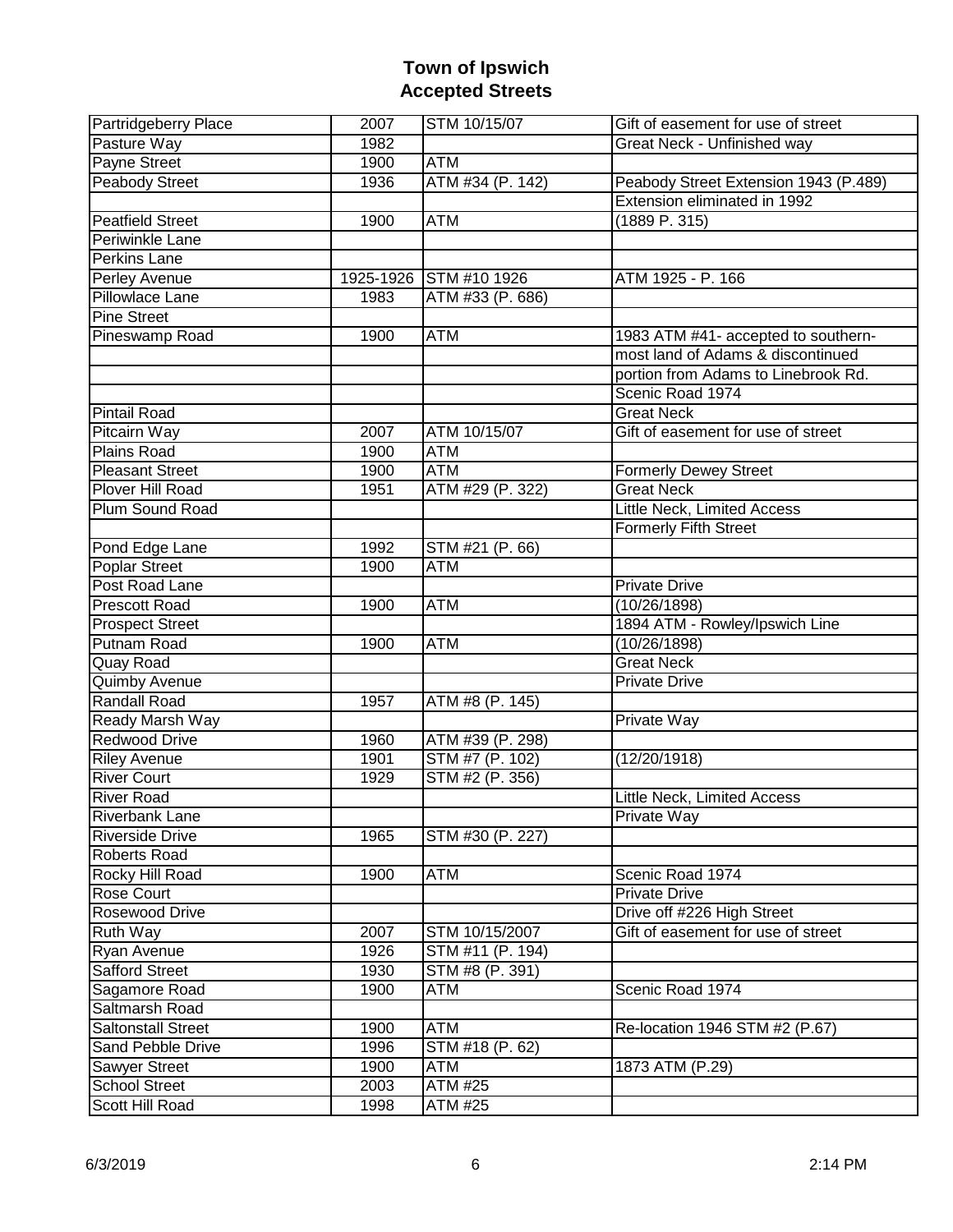| Scottons Lane            |           |                  |                                       |
|--------------------------|-----------|------------------|---------------------------------------|
| Seaview Road             | 1986      | ATM #25 (P. 839) |                                       |
| <b>Second Street</b>     | 1929      | STM #2 (P. 356)  |                                       |
| Shagbark Woods           | 1991      | STM #10 (P. 52)  | <b>Formerly Arrowhead Circle</b>      |
|                          |           |                  | Arrowhead Cir. Renamed 1992 STM #12   |
| <b>Short Street</b>      |           |                  |                                       |
| <b>Sixth Street</b>      | 1929      | STM #2 (P. 356)  |                                       |
| <b>Skytop Road</b>       | 1962      | ATM #43 (P. 54)  | <b>Great Neck</b>                     |
| Soffron Lane             | 1992      | STM #12 (P. 57)  | Formerly Brown Square Extension       |
| South Main Street        | 1900      | <b>ATM</b>       | Market Square to County Street        |
| South Point Lane         |           |                  | Private Way - Ipswich Country Club    |
| South Village Green      | 1900      | <b>ATM</b>       | Whipple House to County Road          |
|                          |           |                  | <b>Formerly School House Green</b>    |
| Southern Heights         |           |                  | Ipswich Housing Authority             |
| Southern Manor           |           |                  | Ipswich Housing Authority             |
| Spillers Lane            | 1983      | ATM #33 (P. 686) |                                       |
| <b>Spring Street</b>     | 1900      | <b>ATM</b>       | (9/29/1890 - P. 345 & 6/13/1910)      |
| <b>Stage Hill Road</b>   | 1952      | ATM #43 (P. 374) | <b>Great Neck</b>                     |
| <b>Stone Hill Drive</b>  |           |                  | Formerly Old Right Road Extension     |
| <b>Summer Street</b>     | 1900      | <b>ATM</b>       | (STM 10/20/1894 & ATM 2/26/1906 #35)  |
| <b>Sunset Drive</b>      | 1960      | ATM #38 (P. 298) |                                       |
| The Fairways             |           |                  | Private Way - Ipswich Country Club    |
| <b>Topsfield Road</b>    | 1900      | <b>ATM</b>       | Scenic Road 1988 from Kennedy Drive   |
|                          |           |                  | to Topsfield Line                     |
| Town Farm Road           | 1900      | <b>ATM</b>       |                                       |
| Town Hill Road           |           |                  | Right of Way to Highland Cemetery     |
|                          |           |                  | from #45 High Street                  |
| <b>Turkey Shore Road</b> | 1900      | <b>ATM</b>       |                                       |
| <b>Turnpike Road</b>     | 1900      | <b>ATM</b>       | Route 1 - Newburyport Turnpike        |
| <b>Union Street</b>      | 1900      | <b>ATM</b>       |                                       |
| <b>Upland Lane</b>       |           |                  | <b>Private Drive</b>                  |
|                          |           |                  | Formerly Baron, Church & Fellows Lane |
| <b>Upper River Road</b>  | 1948      | STM #1 (P. 165)  |                                       |
| <b>Valley Drive</b>      | 1996      | ATM #16 (P. 14)  | <b>Great Neck</b>                     |
| <b>Vermette Court</b>    | 1918      | ATM (P. 583)     | New Layout 1921 ATM #27 (P. 48)       |
| <b>Vincent Road</b>      |           |                  |                                       |
| <b>Wainwright Road</b>   | 1900      | ATM              | Scenic Road 1974 - 1873 ATM (P. 29)   |
| <b>Waldingfield Road</b> | 1900      | ATM              | Scenic Road 1974                      |
| <b>Ward Street</b>       | 1900      | <b>ATM</b>       | Board of Selectmen - 2/20/1885        |
| <b>Warner Road</b>       | 1953      | ATM #22 (P. 420) |                                       |
| <b>Warren Street</b>     | 1900      | <b>ATM</b>       |                                       |
| <b>Washington Street</b> | 1900      | <b>ATM</b>       |                                       |
| <b>Water Street</b>      | 1894-1911 | <b>STM</b>       | 1894 STM Green St. to Summer St.      |
|                          |           |                  | 1911 STM #4 Summer St. to East St.    |
| Wayne Avenue             | 1900      | <b>ATM</b>       | (10/26/1898)                          |
| <b>West Street</b>       |           |                  | Scenic Road 1989                      |
|                          |           |                  | Formerly East St. #2 off Turnpike Rd. |
| <b>Wildes Court</b>      | 1906      | ATM #34 (P. 221) |                                       |
| Willowdale Road          |           |                  | Off Topsfield Road - Hamilton Line    |
| Wimbledon Court          |           |                  | Private Way - Ipswich Country Club    |
|                          |           |                  | Formerly Highwood Circle              |
| <b>Winter Street</b>     | 1946      | ATM (P. 56)      |                                       |
|                          |           |                  |                                       |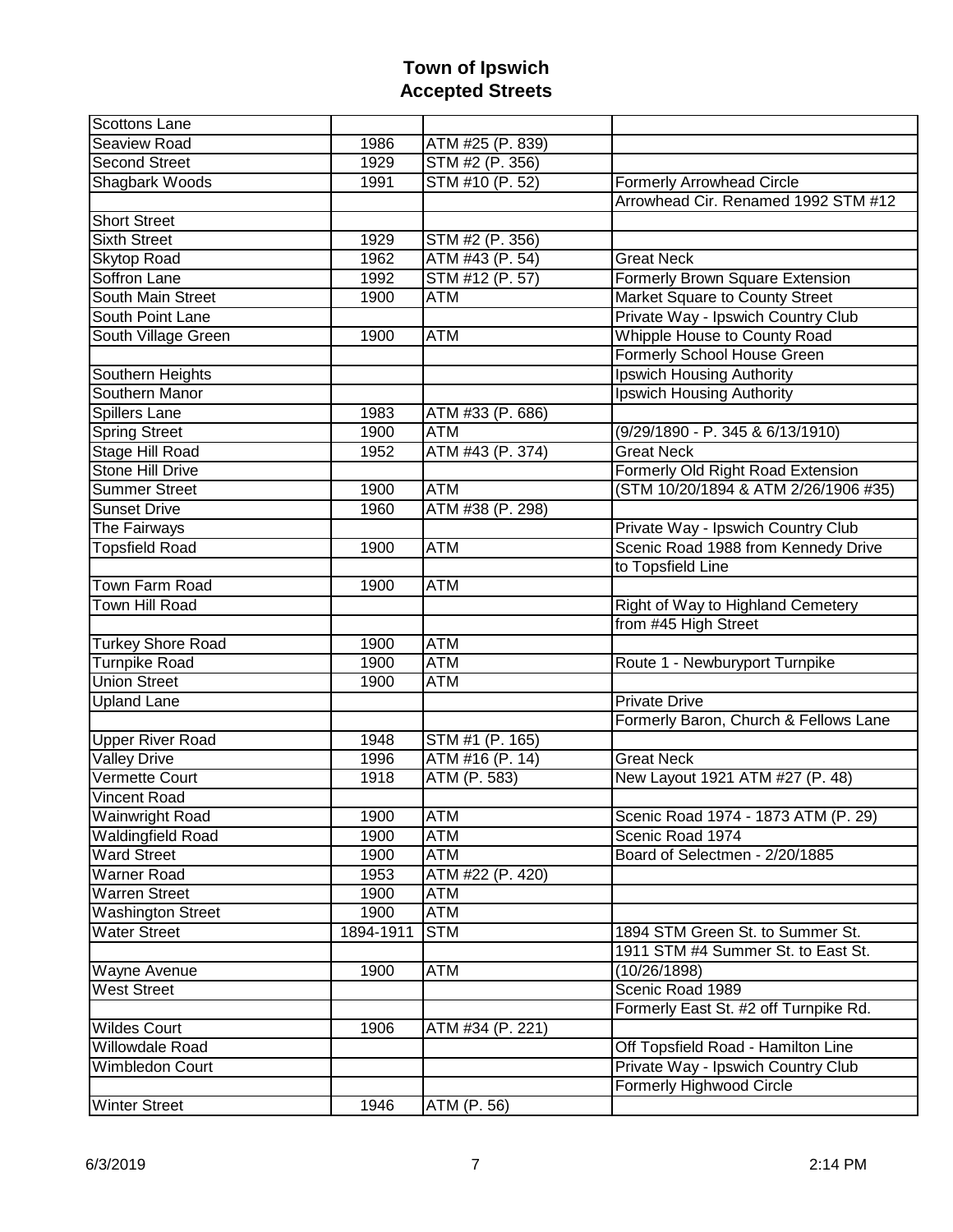| Woods Lane | 1896-1938 ATM | 1896 ATM & 1938 ATM (P. 262) formerly<br>Fruit Street |
|------------|---------------|-------------------------------------------------------|
|            |               |                                                       |
|            |               |                                                       |
|            |               |                                                       |
|            |               |                                                       |
|            |               |                                                       |
|            |               |                                                       |
|            |               |                                                       |
|            |               |                                                       |
|            |               |                                                       |
|            |               |                                                       |
|            |               |                                                       |
|            |               |                                                       |
|            |               |                                                       |
|            |               |                                                       |
|            |               |                                                       |
|            |               |                                                       |
|            |               |                                                       |
|            |               |                                                       |
|            |               |                                                       |
|            |               |                                                       |
|            |               |                                                       |
|            |               |                                                       |
|            |               |                                                       |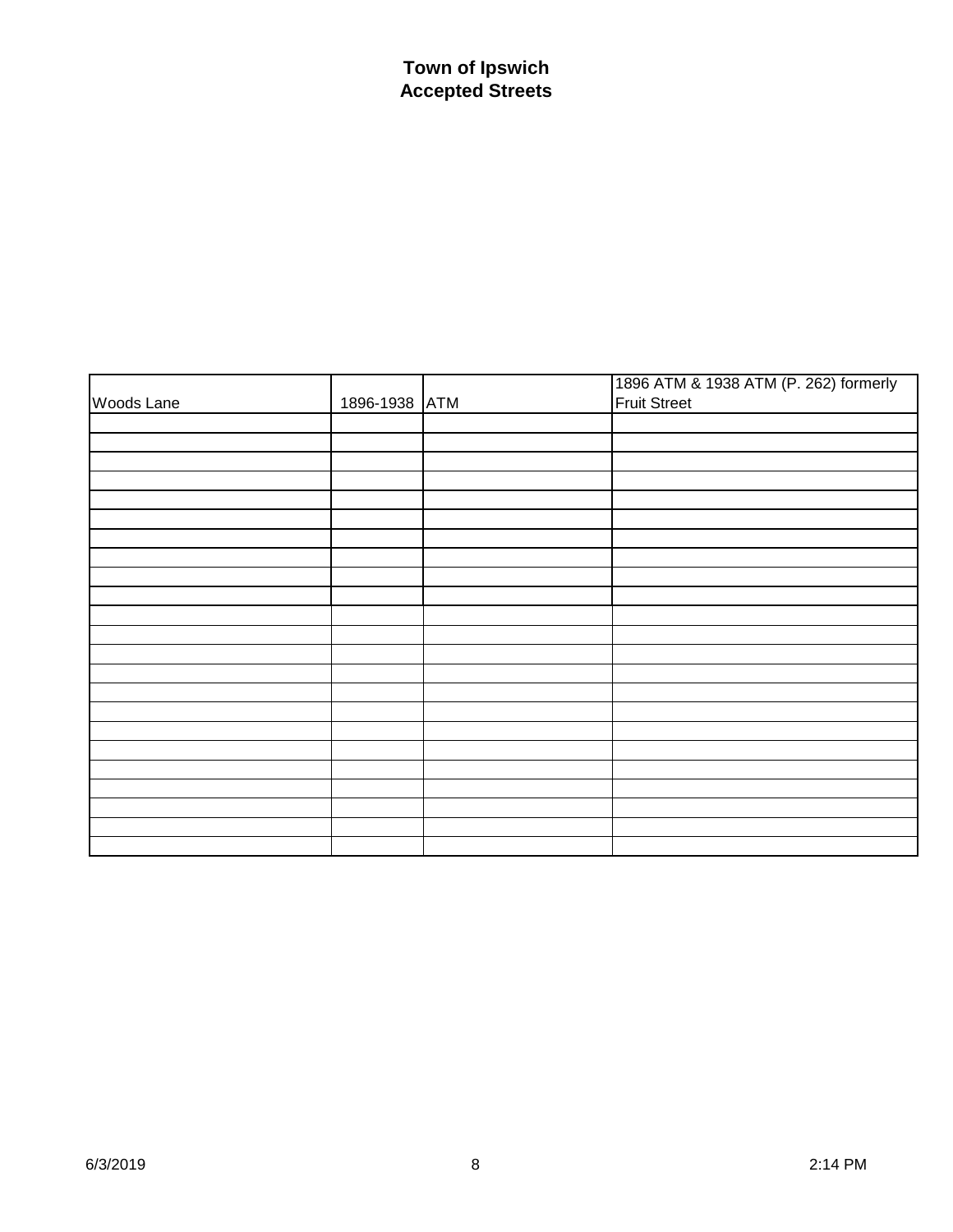| <b>Layout</b>                       | <b>Plan</b> |
|-------------------------------------|-------------|
|                                     |             |
|                                     |             |
|                                     |             |
|                                     |             |
|                                     |             |
|                                     |             |
|                                     |             |
|                                     |             |
|                                     |             |
|                                     |             |
| $\frac{\overline{X}}{\overline{X}}$ |             |
|                                     |             |
|                                     |             |
|                                     |             |
|                                     |             |
|                                     |             |
|                                     |             |
|                                     |             |
|                                     |             |
|                                     |             |
|                                     |             |
| $\overline{X}$                      |             |
|                                     |             |
| $\frac{\overline{x}}{}$             |             |
| $\overline{x}$                      |             |
|                                     |             |
|                                     |             |
| $\overline{X}$                      |             |
|                                     |             |
| $\overline{X}$                      |             |
|                                     |             |
| $\overline{\mathsf{x}}$             |             |
|                                     |             |
|                                     |             |
|                                     |             |
|                                     |             |
| $\frac{\overline{x}}{\overline{x}}$ |             |
|                                     |             |
|                                     |             |
|                                     |             |
|                                     |             |
| $\frac{\mathsf{x}}{\mathsf{x}}$     |             |
|                                     |             |
|                                     |             |
| $\overline{\mathsf{x}}$             |             |
|                                     |             |
|                                     |             |
|                                     |             |
|                                     |             |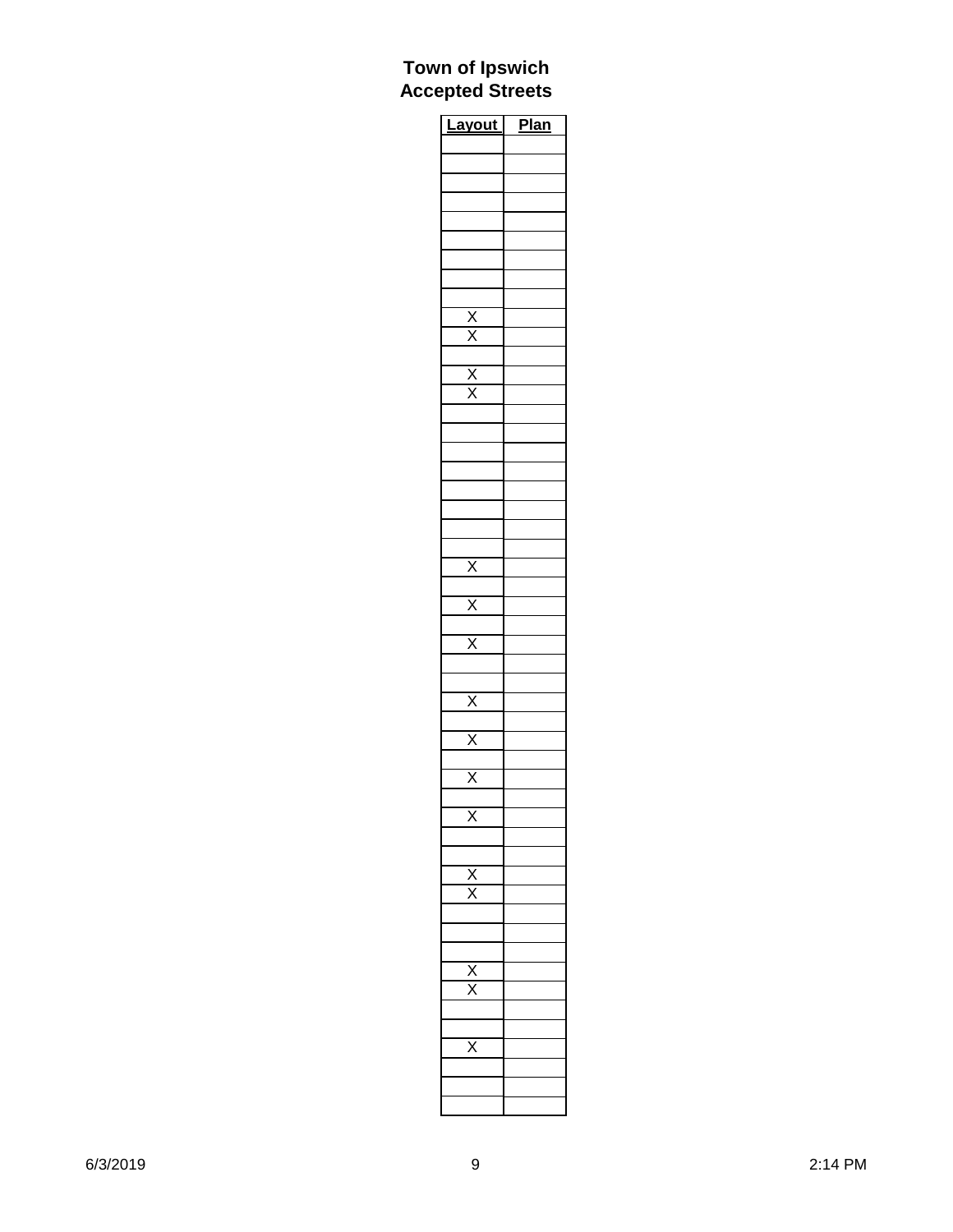| $rac{X}{X}$                                                                       |  |
|-----------------------------------------------------------------------------------|--|
|                                                                                   |  |
|                                                                                   |  |
|                                                                                   |  |
|                                                                                   |  |
|                                                                                   |  |
|                                                                                   |  |
|                                                                                   |  |
|                                                                                   |  |
|                                                                                   |  |
|                                                                                   |  |
|                                                                                   |  |
|                                                                                   |  |
| $\begin{array}{c c}\n\times \\ \times \\ \times \\ \times \\ \times\n\end{array}$ |  |
|                                                                                   |  |
|                                                                                   |  |
|                                                                                   |  |
|                                                                                   |  |
|                                                                                   |  |
|                                                                                   |  |
|                                                                                   |  |
|                                                                                   |  |
| $\frac{\overline{X}}{X}$                                                          |  |
|                                                                                   |  |
|                                                                                   |  |
| $\frac{\overline{x}}{\overline{x}}$                                               |  |
|                                                                                   |  |
|                                                                                   |  |
|                                                                                   |  |
|                                                                                   |  |
|                                                                                   |  |
|                                                                                   |  |
|                                                                                   |  |
|                                                                                   |  |
|                                                                                   |  |
|                                                                                   |  |
|                                                                                   |  |
|                                                                                   |  |
| $\frac{X}{X}$ $\frac{X}{X}$                                                       |  |
|                                                                                   |  |
|                                                                                   |  |
|                                                                                   |  |
|                                                                                   |  |
| $\frac{\overline{x}}{\overline{x}}$                                               |  |
|                                                                                   |  |
|                                                                                   |  |
|                                                                                   |  |
|                                                                                   |  |
|                                                                                   |  |
|                                                                                   |  |
|                                                                                   |  |
|                                                                                   |  |
|                                                                                   |  |
|                                                                                   |  |
|                                                                                   |  |
|                                                                                   |  |
|                                                                                   |  |
|                                                                                   |  |
|                                                                                   |  |
|                                                                                   |  |
|                                                                                   |  |
|                                                                                   |  |
|                                                                                   |  |
|                                                                                   |  |
|                                                                                   |  |
|                                                                                   |  |
|                                                                                   |  |
|                                                                                   |  |
|                                                                                   |  |
|                                                                                   |  |
|                                                                                   |  |
|                                                                                   |  |
|                                                                                   |  |
|                                                                                   |  |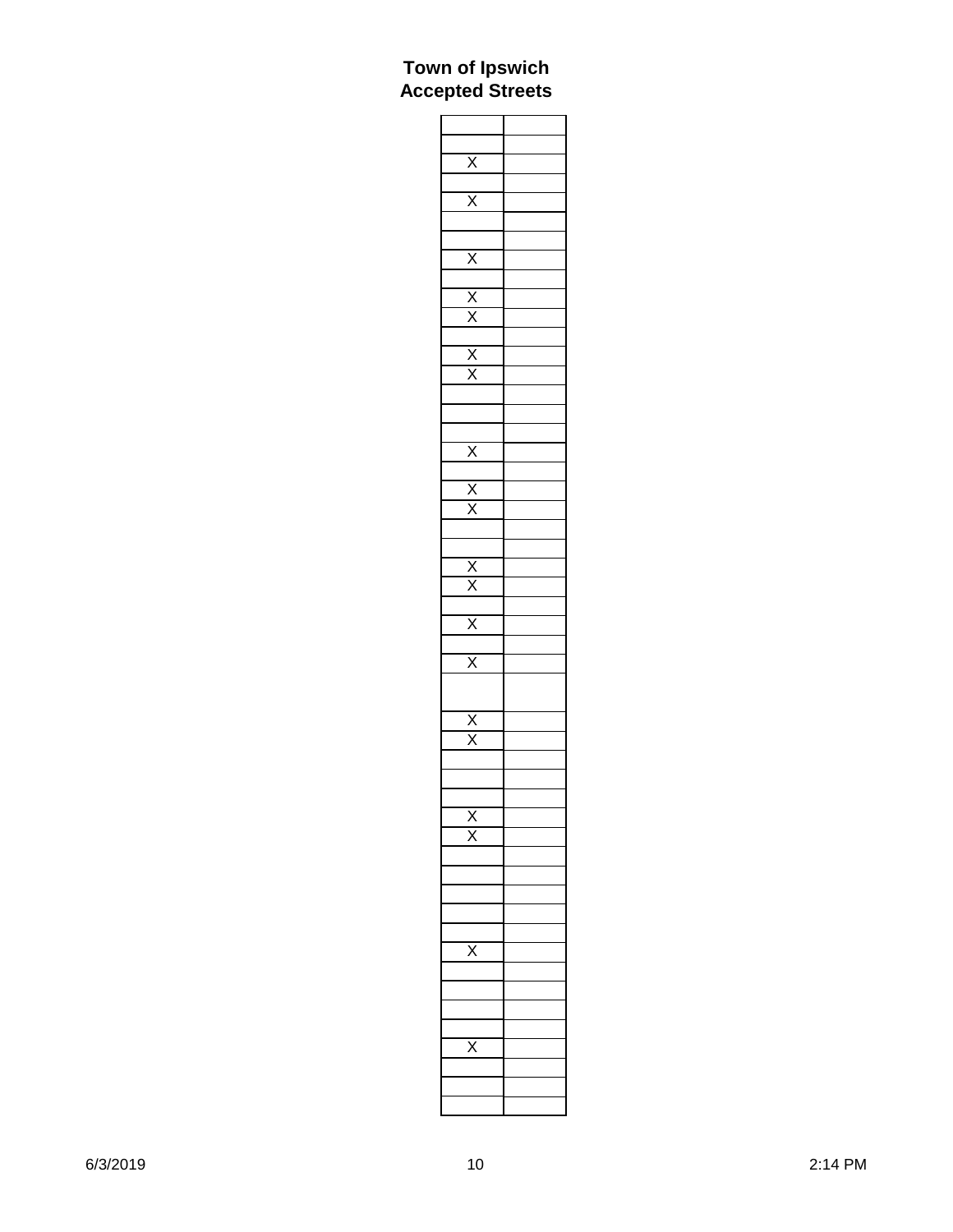| $rac{X}{X}$                                                                           |  |
|---------------------------------------------------------------------------------------|--|
|                                                                                       |  |
|                                                                                       |  |
|                                                                                       |  |
|                                                                                       |  |
|                                                                                       |  |
|                                                                                       |  |
|                                                                                       |  |
| $\frac{\overline{x}}{\overline{x}}$                                                   |  |
|                                                                                       |  |
|                                                                                       |  |
|                                                                                       |  |
|                                                                                       |  |
|                                                                                       |  |
|                                                                                       |  |
|                                                                                       |  |
|                                                                                       |  |
|                                                                                       |  |
|                                                                                       |  |
|                                                                                       |  |
| $\begin{array}{c} \hline x \\ \hline x \\ \hline x \\ \hline x \\ \hline \end{array}$ |  |
|                                                                                       |  |
|                                                                                       |  |
|                                                                                       |  |
|                                                                                       |  |
|                                                                                       |  |
|                                                                                       |  |
| $\overline{\mathsf{x}}$                                                               |  |
|                                                                                       |  |
|                                                                                       |  |
| $\overline{\mathsf{x}}$                                                               |  |
|                                                                                       |  |
|                                                                                       |  |
|                                                                                       |  |
|                                                                                       |  |
| $\frac{\overline{x}}{\overline{x}}$                                                   |  |
|                                                                                       |  |
| X                                                                                     |  |
|                                                                                       |  |
|                                                                                       |  |
|                                                                                       |  |
| х                                                                                     |  |
|                                                                                       |  |
|                                                                                       |  |
|                                                                                       |  |
|                                                                                       |  |
|                                                                                       |  |
|                                                                                       |  |
|                                                                                       |  |
|                                                                                       |  |
| $\frac{X}{X}$                                                                         |  |
|                                                                                       |  |
|                                                                                       |  |
|                                                                                       |  |
|                                                                                       |  |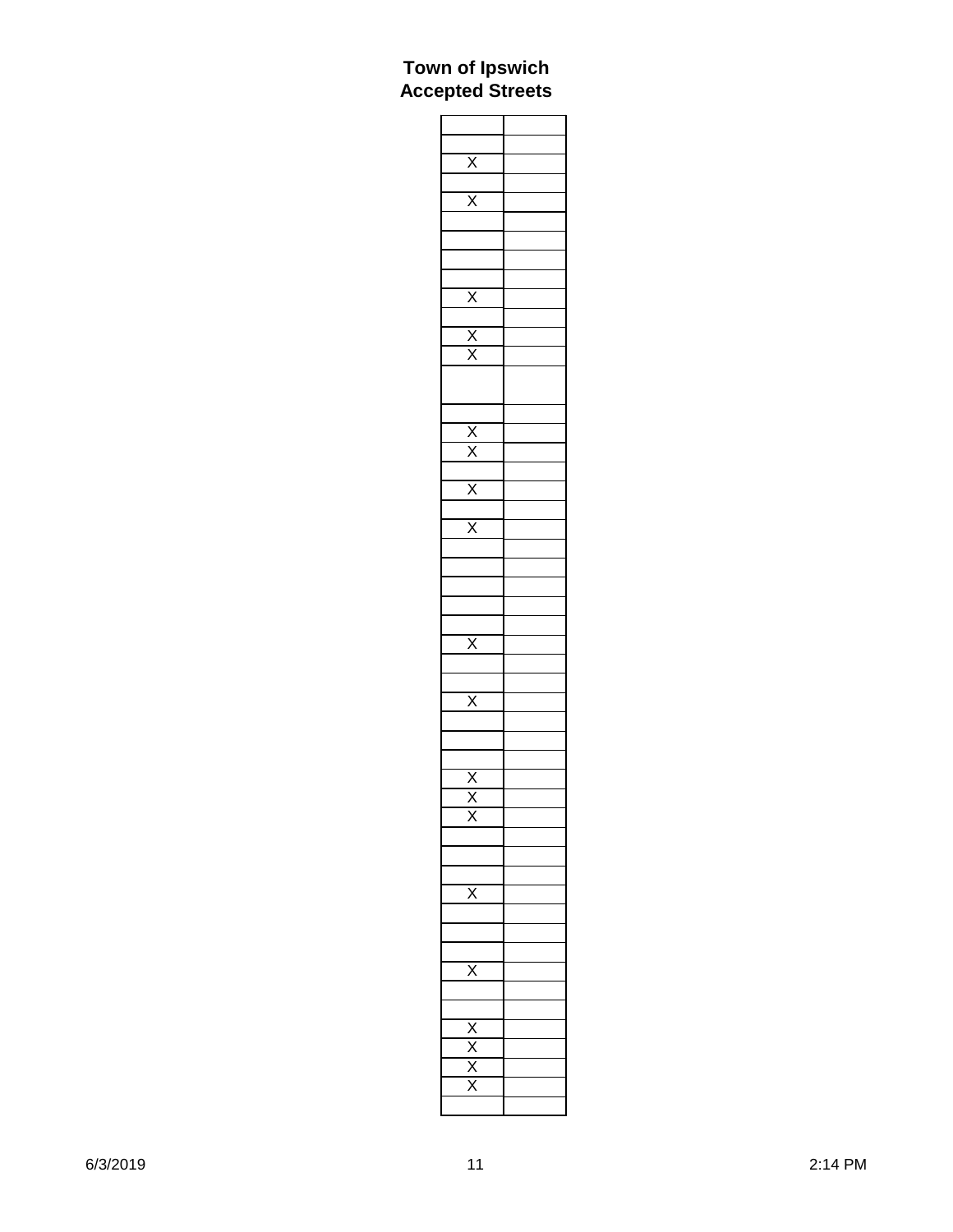| $\overline{\mathsf{x}}$             |  |
|-------------------------------------|--|
|                                     |  |
|                                     |  |
|                                     |  |
|                                     |  |
| $\overline{\mathsf{x}}$             |  |
|                                     |  |
|                                     |  |
|                                     |  |
|                                     |  |
|                                     |  |
|                                     |  |
| $\bar{\mathsf{x}}$                  |  |
|                                     |  |
|                                     |  |
|                                     |  |
|                                     |  |
|                                     |  |
|                                     |  |
| $\overline{\mathsf{x}}$             |  |
|                                     |  |
|                                     |  |
|                                     |  |
|                                     |  |
|                                     |  |
| $\overline{\mathsf{X}}$             |  |
|                                     |  |
|                                     |  |
|                                     |  |
|                                     |  |
|                                     |  |
|                                     |  |
|                                     |  |
| $\frac{\overline{X}}{\overline{X}}$ |  |
|                                     |  |
|                                     |  |
|                                     |  |
|                                     |  |
|                                     |  |
|                                     |  |
| $\frac{\overline{x}}{\overline{x}}$ |  |
|                                     |  |
|                                     |  |
|                                     |  |
|                                     |  |
| $\frac{\overline{x}}{\overline{x}}$ |  |
|                                     |  |
|                                     |  |
|                                     |  |
|                                     |  |
| $\overline{\mathsf{x}}$             |  |
|                                     |  |
|                                     |  |
|                                     |  |
|                                     |  |
|                                     |  |
|                                     |  |
|                                     |  |
|                                     |  |
|                                     |  |
| $\frac{X}{X}$                       |  |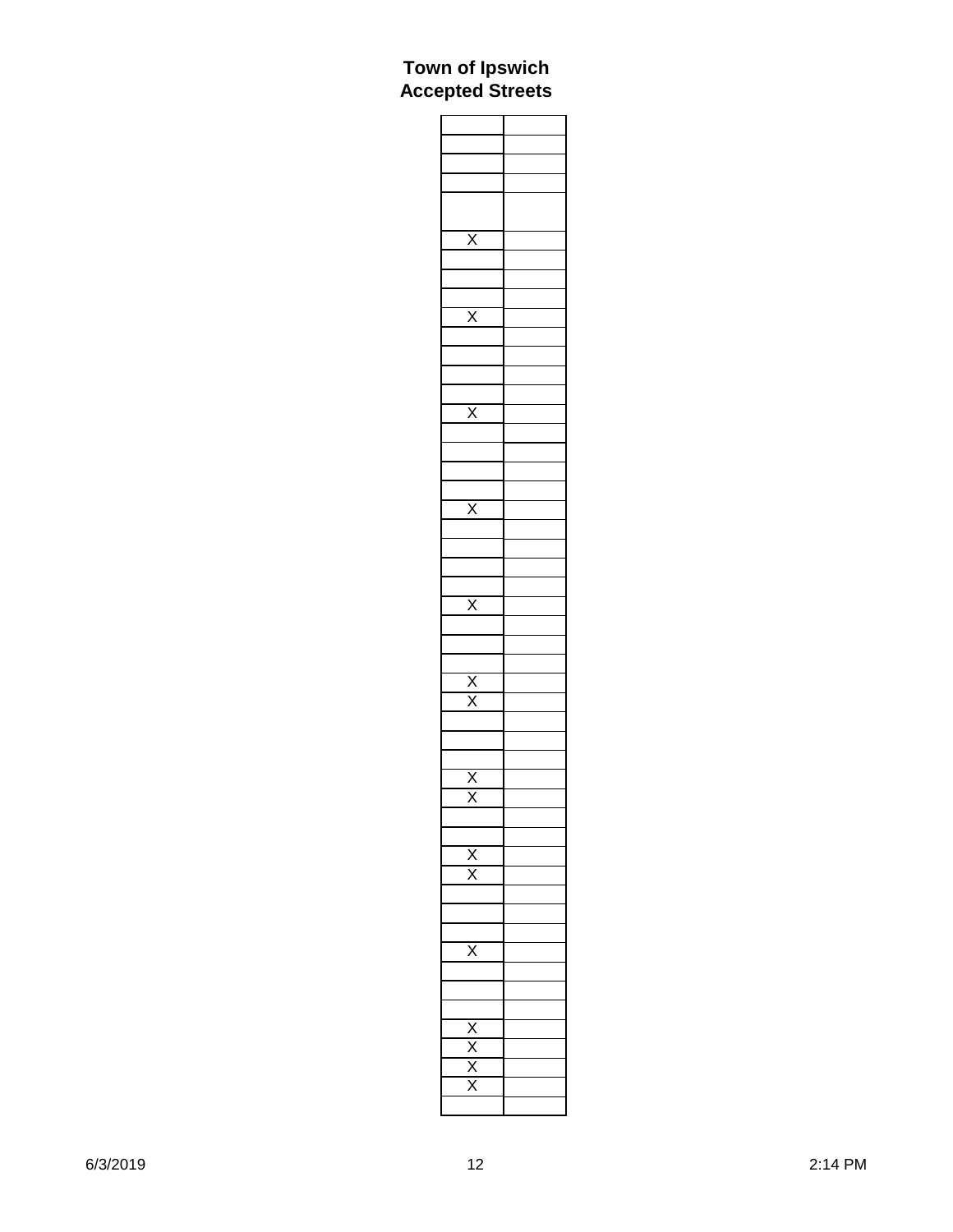| $\frac{\overline{X}}{\overline{X}}$                     |   |
|---------------------------------------------------------|---|
|                                                         |   |
|                                                         |   |
|                                                         |   |
|                                                         |   |
|                                                         |   |
| $\overline{\mathsf{x}}$                                 |   |
|                                                         | X |
|                                                         |   |
| $\overline{\mathsf{x}}$                                 |   |
|                                                         |   |
|                                                         |   |
|                                                         |   |
| $\frac{X}{X}$ $\frac{X}{X}$ $\frac{X}{X}$ $\frac{X}{X}$ |   |
|                                                         |   |
|                                                         |   |
|                                                         |   |
|                                                         |   |
|                                                         |   |
|                                                         |   |
|                                                         |   |
|                                                         |   |
|                                                         |   |
|                                                         |   |
|                                                         |   |
|                                                         |   |
|                                                         |   |
|                                                         |   |
| $\frac{\overline{x}}{\overline{x}}$                     |   |
|                                                         |   |
|                                                         |   |
|                                                         |   |
|                                                         |   |
|                                                         |   |
|                                                         |   |
|                                                         |   |
|                                                         |   |
|                                                         |   |
|                                                         |   |
|                                                         |   |
|                                                         |   |
|                                                         |   |
|                                                         |   |
|                                                         |   |
| Κ                                                       |   |
|                                                         |   |
|                                                         |   |
|                                                         |   |
|                                                         |   |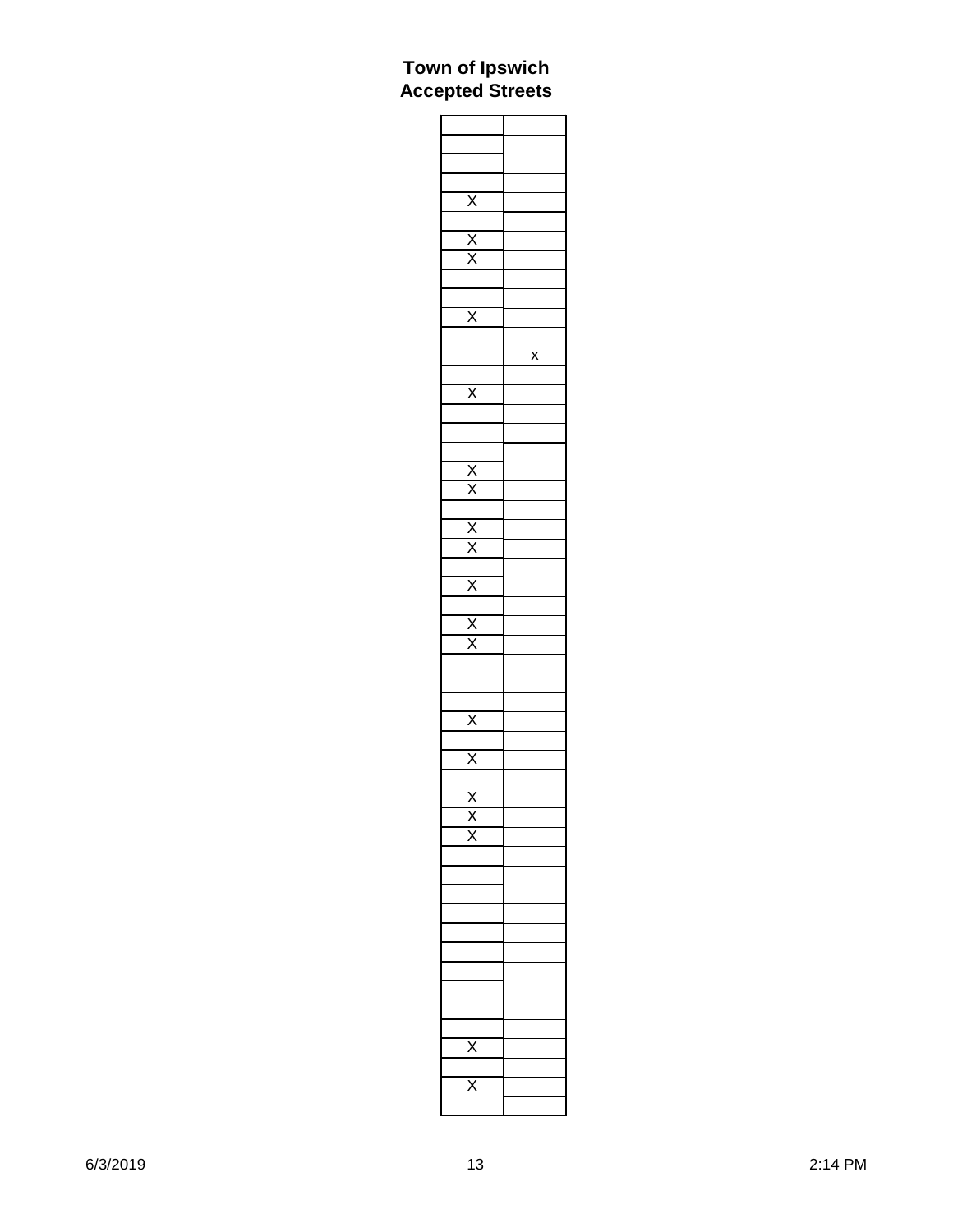|                                                                                                             | $\overline{\mathsf{x}}$ |
|-------------------------------------------------------------------------------------------------------------|-------------------------|
| $\frac{\overline{X}}{\overline{X}}$ $\frac{\overline{X}}{\overline{X}}$ $\frac{\overline{X}}{\overline{X}}$ |                         |
|                                                                                                             |                         |
|                                                                                                             |                         |
|                                                                                                             |                         |
|                                                                                                             |                         |
|                                                                                                             |                         |
|                                                                                                             |                         |
|                                                                                                             |                         |
|                                                                                                             |                         |
|                                                                                                             |                         |
|                                                                                                             |                         |
|                                                                                                             |                         |
|                                                                                                             |                         |
| $\overline{\mathsf{x}}$                                                                                     |                         |
|                                                                                                             |                         |
|                                                                                                             |                         |
|                                                                                                             |                         |
|                                                                                                             |                         |
|                                                                                                             |                         |
|                                                                                                             |                         |
|                                                                                                             |                         |
|                                                                                                             |                         |
|                                                                                                             |                         |
|                                                                                                             |                         |
|                                                                                                             |                         |
|                                                                                                             |                         |
|                                                                                                             |                         |
|                                                                                                             |                         |
|                                                                                                             |                         |
|                                                                                                             |                         |
|                                                                                                             |                         |
|                                                                                                             |                         |
|                                                                                                             |                         |
| $\frac{\overline{X}}{\overline{X}}$                                                                         |                         |
|                                                                                                             |                         |
|                                                                                                             |                         |
|                                                                                                             |                         |
|                                                                                                             |                         |
|                                                                                                             |                         |
|                                                                                                             |                         |
|                                                                                                             |                         |
|                                                                                                             |                         |
|                                                                                                             |                         |
|                                                                                                             |                         |
|                                                                                                             |                         |
| $\frac{\overline{X}}{\overline{X}}$                                                                         |                         |
|                                                                                                             |                         |
|                                                                                                             |                         |
|                                                                                                             |                         |
|                                                                                                             |                         |
|                                                                                                             |                         |
|                                                                                                             |                         |
|                                                                                                             |                         |
|                                                                                                             |                         |
|                                                                                                             |                         |
|                                                                                                             |                         |
| $\frac{x}{x}}{x}$                                                                                           |                         |
|                                                                                                             |                         |
|                                                                                                             |                         |
|                                                                                                             |                         |
|                                                                                                             |                         |
|                                                                                                             |                         |
|                                                                                                             |                         |
|                                                                                                             |                         |
|                                                                                                             |                         |
|                                                                                                             |                         |
|                                                                                                             |                         |
|                                                                                                             |                         |
|                                                                                                             |                         |
|                                                                                                             |                         |
|                                                                                                             |                         |
|                                                                                                             |                         |
|                                                                                                             |                         |
|                                                                                                             |                         |
|                                                                                                             |                         |
|                                                                                                             |                         |
| $\frac{X}{X}$                                                                                               |                         |
|                                                                                                             |                         |
|                                                                                                             |                         |
|                                                                                                             |                         |
|                                                                                                             |                         |
|                                                                                                             |                         |
|                                                                                                             |                         |
|                                                                                                             |                         |
|                                                                                                             |                         |
| $\frac{\overline{X}}{\overline{X}}$                                                                         |                         |
|                                                                                                             |                         |
|                                                                                                             |                         |
|                                                                                                             |                         |
|                                                                                                             |                         |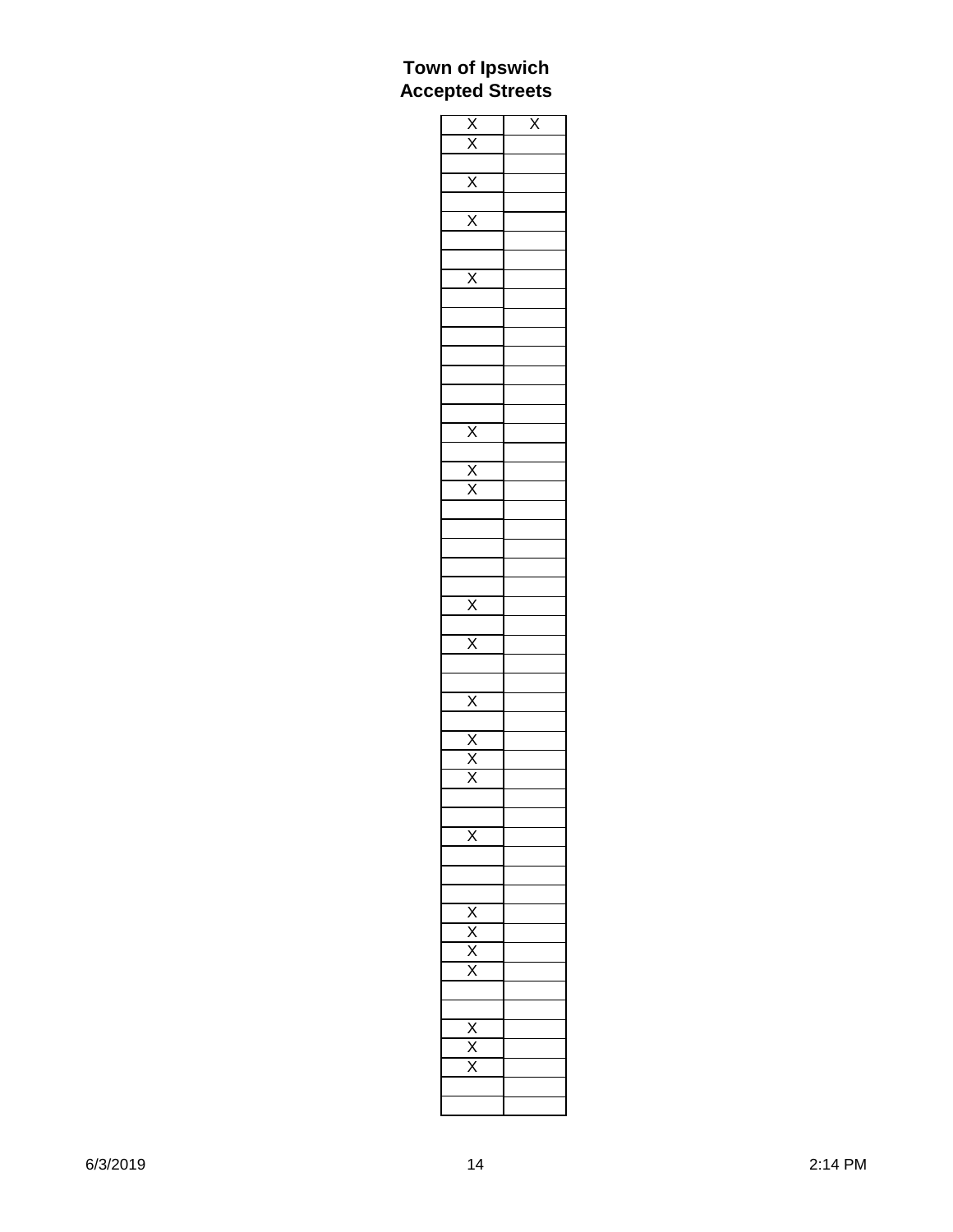| $\overline{\mathsf{X}}$             |  |
|-------------------------------------|--|
|                                     |  |
|                                     |  |
|                                     |  |
|                                     |  |
|                                     |  |
|                                     |  |
|                                     |  |
|                                     |  |
| $\frac{X}{X}$                       |  |
|                                     |  |
| $\overline{\mathsf{x}}$             |  |
|                                     |  |
|                                     |  |
|                                     |  |
|                                     |  |
|                                     |  |
|                                     |  |
|                                     |  |
|                                     |  |
|                                     |  |
| $\frac{X}{X}$ $\frac{X}{X}$         |  |
|                                     |  |
|                                     |  |
|                                     |  |
| $\frac{\overline{X}}{\overline{X}}$ |  |
|                                     |  |
|                                     |  |
|                                     |  |
|                                     |  |
| $\frac{\overline{x}}{\overline{x}}$ |  |
|                                     |  |
|                                     |  |
|                                     |  |
|                                     |  |
|                                     |  |
| $\frac{\overline{x}}{\overline{x}}$ |  |
|                                     |  |
|                                     |  |
|                                     |  |
|                                     |  |
| X                                   |  |
|                                     |  |
| $\frac{X}{X}$                       |  |
|                                     |  |
|                                     |  |
|                                     |  |
|                                     |  |
|                                     |  |
|                                     |  |
| $\bar{\bm{\mathsf{x}}}$             |  |
|                                     |  |
|                                     |  |
| $\overline{\mathsf{x}}$             |  |
|                                     |  |
|                                     |  |
|                                     |  |
|                                     |  |
| Χ                                   |  |
|                                     |  |